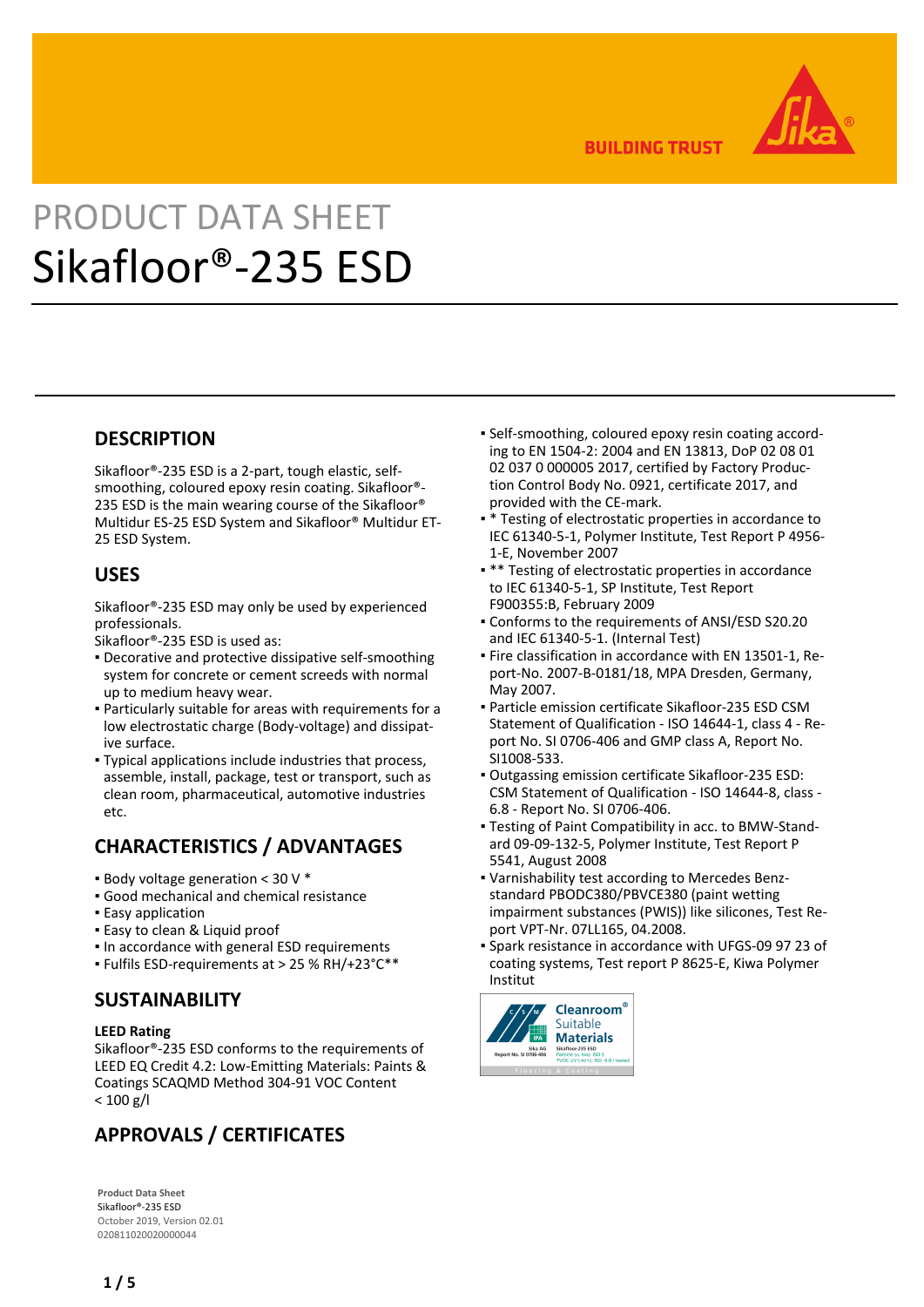### **PRODUCT INFORMATION**

| <b>Composition</b>        | EP                                                                                                                                                                                                                                                                                                                                                                |                          |                     |  |  |
|---------------------------|-------------------------------------------------------------------------------------------------------------------------------------------------------------------------------------------------------------------------------------------------------------------------------------------------------------------------------------------------------------------|--------------------------|---------------------|--|--|
| Packaging                 | Part A                                                                                                                                                                                                                                                                                                                                                            | 19.5 kg containers       |                     |  |  |
|                           | Part B                                                                                                                                                                                                                                                                                                                                                            | 5.5 kg containers        |                     |  |  |
|                           | Part A+B                                                                                                                                                                                                                                                                                                                                                          | 25 kg ready to mix units |                     |  |  |
| Appearance / Colour       | Resin - part A                                                                                                                                                                                                                                                                                                                                                    | coloured, liquid         |                     |  |  |
|                           | Hardener - part B                                                                                                                                                                                                                                                                                                                                                 | transparent, liquid      |                     |  |  |
|                           | Almost unlimited choice of colour shades.                                                                                                                                                                                                                                                                                                                         |                          |                     |  |  |
|                           | Due to the nature of carbon fibres providing the conductivity, it is not pos-<br>sible to achieve exact colour matching. With very bright colours (such as<br>yellow and orange), this effect is increased. Under direct sun light there<br>may be some variations and colour variation, this has no influence on the<br>function and performance of the coating. |                          |                     |  |  |
| <b>Shelf life</b>         | 12 months from date of production.                                                                                                                                                                                                                                                                                                                                |                          |                     |  |  |
| <b>Storage conditions</b> | The product has to be stored in closed, sealed and undamaged packaging<br>in dry conditions at temperatures between +5°C and +30°C. The packaging<br>must be protected from direct sunlight.                                                                                                                                                                      |                          |                     |  |  |
| <b>Density</b>            | Part A                                                                                                                                                                                                                                                                                                                                                            | $\approx$ 1.69 kg/l      | (DIN EN ISO 2811-1) |  |  |
|                           | Part B                                                                                                                                                                                                                                                                                                                                                            | $~^{\sim}$ 1.03 kg/l     |                     |  |  |
|                           | Mixed Resin                                                                                                                                                                                                                                                                                                                                                       | $~^{\circ}$ 1.49 kg/l    |                     |  |  |
|                           | All Density values at +23 °C.                                                                                                                                                                                                                                                                                                                                     |                          |                     |  |  |

### **TECHNICAL INFORMATION**

| <b>Shore D Hardness</b>            | ~58 (resin filled) $(7 \text{ days } / +23 \degree C)$                                                                                                                                                                                                                                                             | (DIN 53 505)                 |                 |  |  |
|------------------------------------|--------------------------------------------------------------------------------------------------------------------------------------------------------------------------------------------------------------------------------------------------------------------------------------------------------------------|------------------------------|-----------------|--|--|
| <b>Abrasion Resistance</b>         | ~ 60 mg (CS 10/1000/1000) (28 days / +23 °C) (DIN 53109 Taber Abraser Test)                                                                                                                                                                                                                                        |                              |                 |  |  |
| <b>Compressive Strength</b>        | Resin: (filled) $\sim$ 44 N/mm <sup>2</sup> (28 days / +23 °C)                                                                                                                                                                                                                                                     | (EN 196-1)                   |                 |  |  |
| <b>Tensile Strength in Flexure</b> | Resin: (filled) $\sim$ 20 N/mm <sup>2</sup> (28 days / +23 °C)                                                                                                                                                                                                                                                     | (EN 196-1)                   |                 |  |  |
| <b>Tensile Adhesion Strength</b>   | > 1.5 N/mm <sup>2</sup> (failure in concrete)                                                                                                                                                                                                                                                                      | (ISO 4624)                   |                 |  |  |
| <b>Chemical Resistance</b>         | Resistant to many chemicals. Please contact Sika technical service for de-<br>tailed information.                                                                                                                                                                                                                  |                              |                 |  |  |
| <b>Temperature Resistance</b>      | Exposure*                                                                                                                                                                                                                                                                                                          | Dry heat                     |                 |  |  |
|                                    | Permanent                                                                                                                                                                                                                                                                                                          | $+50 °C$                     |                 |  |  |
|                                    | Short-term max. 7 d                                                                                                                                                                                                                                                                                                | +80 °C                       |                 |  |  |
|                                    | Short-term moist/wet heat* up to +80 °C where exposure is only occasion-<br>al (i.e. during steam cleaning etc.)<br>*No simultaneous chemical and mechanical exposure.                                                                                                                                             |                              |                 |  |  |
| <b>Electrostatic Behaviour</b>     | Resistance to ground <sup>1)</sup>                                                                                                                                                                                                                                                                                 | $R_g < 10^9 \Omega$          | (IEC 61340-4-1) |  |  |
|                                    | Typical average resistance<br>to ground <sup>2)</sup>                                                                                                                                                                                                                                                              | $R_g < 10^6 \Omega$          | (DIN EN 1081)   |  |  |
|                                    | Body voltage generation <sup>2)</sup><br>System Resistance (Per-<br>son/Floor/Shoe) <sup>3)</sup>                                                                                                                                                                                                                  | < 100 V<br>$<$ 35 M $\Omega$ | (IEC 61340-4-5) |  |  |
|                                    | <sup>1)</sup> In accordance with IEC 61340-5-1 and ANSI/ESD S20.20.<br><sup>2</sup> ) Readings may vary, depending on ambient conditions (i.e. temperature, humidity)<br>and measurement equipment.<br><sup>3)</sup> Or < 10 <sup>9</sup> Ω + body voltage generation of < 100 V, in case of readings of > 35 M Ω. |                              |                 |  |  |





**BUILDING TRUST**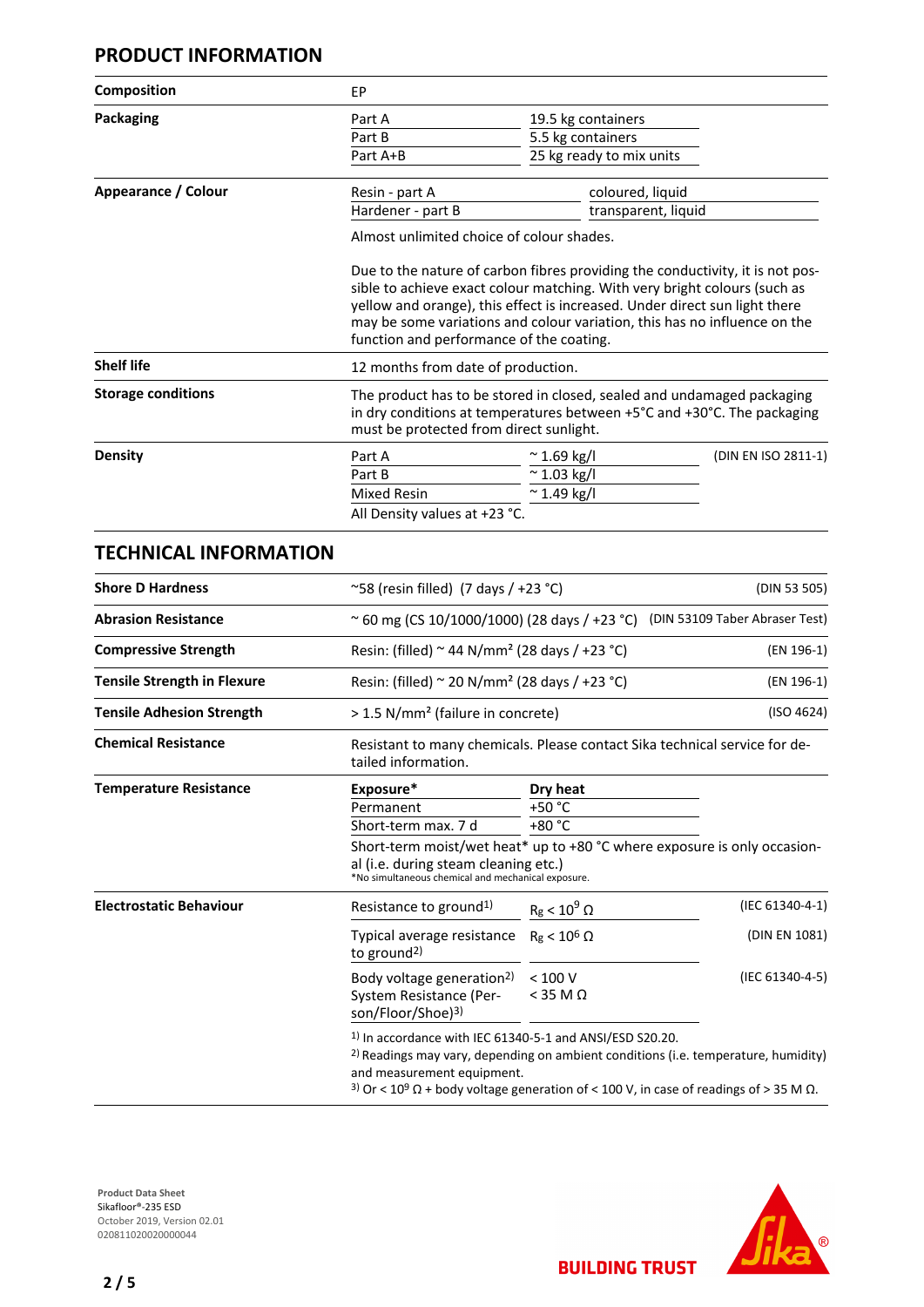### **Systems** Please refer to the System Data Sheet of: **Sikafloor® Multidur ES-25 ESD** Smooth, unicolour high perform-

ance ESD epoxy floor covering

#### **APPLICATION INFORMATION**

| <b>Mixing Ratio</b>                  | Part A : part B = 78:22 (by weight)                                                                                                                                     |                             |                                                               |                   |                                                                                                                                                                                              |  |  |
|--------------------------------------|-------------------------------------------------------------------------------------------------------------------------------------------------------------------------|-----------------------------|---------------------------------------------------------------|-------------------|----------------------------------------------------------------------------------------------------------------------------------------------------------------------------------------------|--|--|
| Consumption                          | <b>Coating System</b>                                                                                                                                                   |                             | Product                                                       |                   | Consumption<br>Maximum 2.5 kg/m <sup>2</sup> Bind-                                                                                                                                           |  |  |
|                                      | Self-smoothing wear-<br>ing course (Film thick-<br>ness $\sim$ 1.5 mm)                                                                                                  |                             | 1 pbw Sikafloor®-235<br>ESD filled with Sika-<br>floor Filler |                   | er + Sikafloor filler, De-<br>pending on the temperat-<br>ure the filling grade var-<br>ies from: 1:0.1 pbw (2.3<br>+ 0.2 kg/m <sup>2</sup> ) to $1:0.3$<br>pbw $(1.9 + 0.6 \text{ kg/m}^2)$ |  |  |
|                                      | These figures are theoretical and do not allow for any additional material due to surface porosity, surface                                                             |                             |                                                               |                   |                                                                                                                                                                                              |  |  |
|                                      | profile, variations in level or wastage etc.<br>For detailed info, please refer to the system related System Data Sheets.                                               |                             |                                                               |                   |                                                                                                                                                                                              |  |  |
| <b>Ambient Air Temperature</b>       |                                                                                                                                                                         | +10 °C min. $/$ +30 °C max. |                                                               |                   |                                                                                                                                                                                              |  |  |
| <b>Relative Air Humidity</b>         | 80 % r.h. max.                                                                                                                                                          |                             |                                                               |                   |                                                                                                                                                                                              |  |  |
| <b>Dew Point</b>                     | Beware of condensation!<br>The substrate and uncured floor must be at least 3 °C above dew point to<br>reduce the risk of condensation or blooming on the floor finish. |                             |                                                               |                   |                                                                                                                                                                                              |  |  |
| <b>Substrate Temperature</b>         |                                                                                                                                                                         | +10 °C min. / +30 °C max.   |                                                               |                   |                                                                                                                                                                                              |  |  |
| <b>Substrate Moisture Content</b>    | < 4 % pbw moisture content.<br>Test method: Sika Tramex Meter, CM-measurement or Oven-Dry-Method.<br>No rising moisture according to ASTM (Polyethylene-sheet).         |                             |                                                               |                   |                                                                                                                                                                                              |  |  |
| <b>Pot Life</b>                      | Temperature                                                                                                                                                             |                             | <b>Time</b>                                                   |                   |                                                                                                                                                                                              |  |  |
|                                      | $+10$ °C                                                                                                                                                                |                             | $~\sim$ 40 minutes                                            |                   |                                                                                                                                                                                              |  |  |
|                                      | $+20 °C$                                                                                                                                                                |                             | $~\sim$ 25 minutes                                            |                   |                                                                                                                                                                                              |  |  |
|                                      | +30 °C                                                                                                                                                                  |                             | $\approx$ 15 minutes                                          |                   |                                                                                                                                                                                              |  |  |
| <b>Applied Product Ready for Use</b> | Temp.                                                                                                                                                                   | <b>Foot traffic</b>         | <b>Light traffic</b>                                          | <b>Full cure</b>  |                                                                                                                                                                                              |  |  |
|                                      | $+10$ °C                                                                                                                                                                | $\sim$ 4 days               | $\approx$ 8 days                                              | $\approx$ 10 days |                                                                                                                                                                                              |  |  |
|                                      | $+20 °C$                                                                                                                                                                | $\sim$ 3 days               | $\approx$ 6 days                                              | $\sim$ 7 days     |                                                                                                                                                                                              |  |  |
|                                      | $+30 °C$                                                                                                                                                                | $\sim$ 2 day                | $~\sim$ 5 days                                                | $~\sim$ 6 days    |                                                                                                                                                                                              |  |  |
|                                      | Note: Times are approximate and will be affected by changing ambient<br>conditions                                                                                      |                             |                                                               |                   |                                                                                                                                                                                              |  |  |

### **APPLICATION INSTRUCTIONS**

#### **SUBSTRATE QUALITY / PRE-TREATMENT**

- Concrete substrates must be sound and of sufficient compressive strength (minimum 25 N/mm2) with a minimum pull off strength of 1.5 N/mm2.
- The substrate must be clean, dry and free of all con-▪ taminants such as dirt, oil, grease, coatings and surface treatments, etc.
- If in doubt, apply a test area first.
- Concrete substrates must be prepared mechanically using abrasive blast cleaning or scarifying equipment to remove cement laitance and achieve an open textured surface.
- Weak concrete must be removed and surface de-

fects such as blowholes and voids must be fully exposed. Repairs to the substrate, filling of blowholes/voids and surface levelling can be carried out using appropriate products from the Sikafloor®, Sikadur® and Sikagard® range of materials. The concrete or screed substrate has to be primed or levelled in order to achieve an even surface. Unevenness will influence the film thickness and thus the conductivity. High spots must be removed by e.g. grinding.

All dust, loose and friable material must be com-▪ pletely removed from all surfaces before application of the product, preferably by brush and/or vacuum.

#### **MIXING**

Prior to mixing, stir part A mechanically. When all of

**BUILDING TRUST** 

**Product Data Sheet** Sikafloor®-235 ESD October 2019, Version 02.01 020811020020000044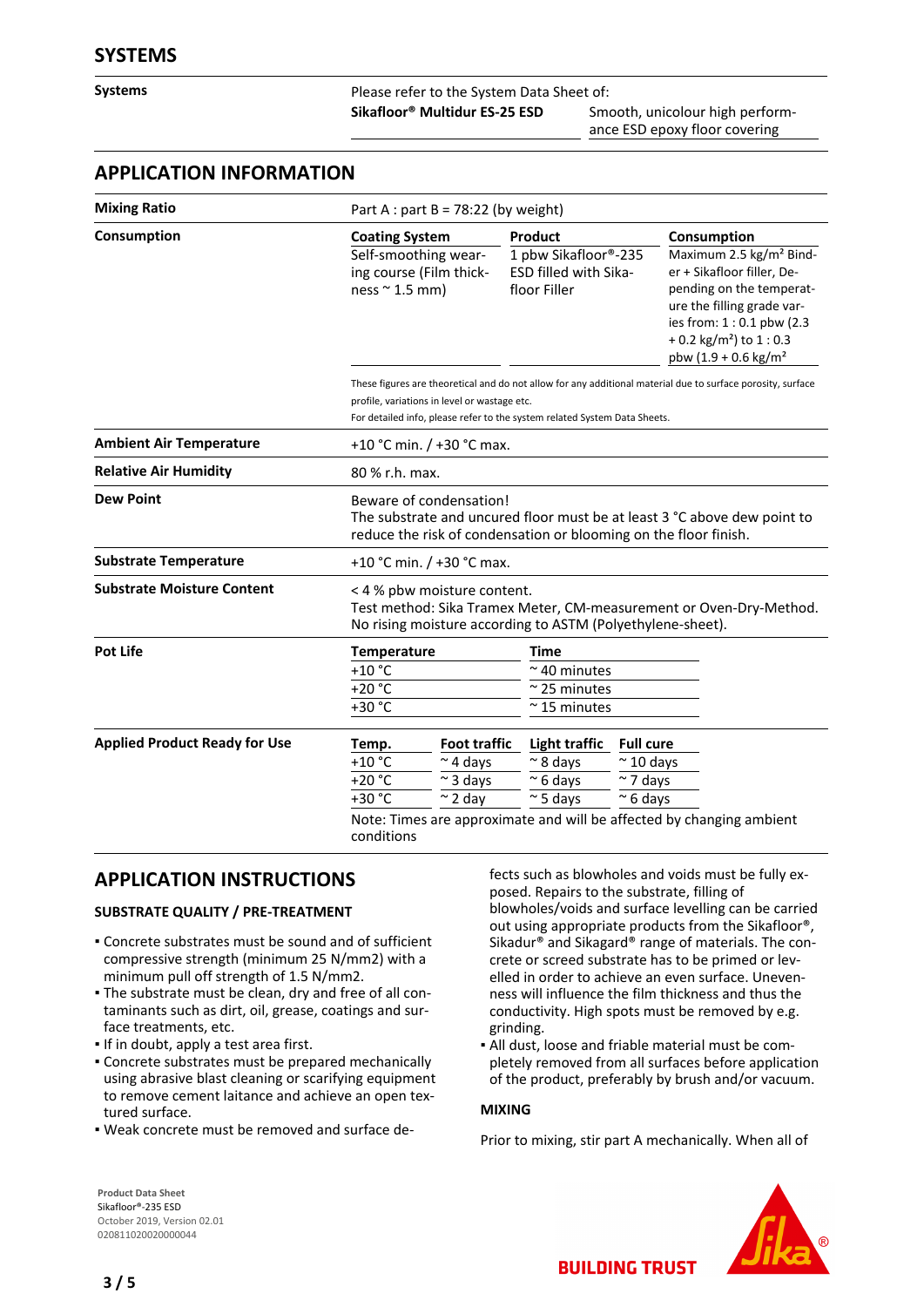part B has been added to part A, mix continuously for 2 minutes until a uniform mix has been achieved. When parts A and B have been mixed, add the quartz sand F34 (0.1-0.3 mm) or Sikafloor® Filler 1 and mix for a further 2 minutes until a uniform mix has been achieved. To ensure thorough mixing pour materials into another container and mix again to achieve a consistent mix. Over mixing must be avoided to reduce air entrainment.

#### **Mixing Tools**

Sikafloor®-235 ESD must be thoroughly mixed using a low speed electric stirrer (300 - 400 rpm) or other suitable equipment.

#### **APPLICATION**

#### **Wearing course smooth:**

Sikafloor®-235 ESD is poured, spread evenly by means of a serrated trowel e.g. Large-Surface Scraper No. 656, Toothed blades No. 25 (www.polyplan.com). After spreading the material evenly, turn the serrated trowel and smooth the surface in order to achieve an aesthetically higher grade of finish. Roll immediately (within max. 10 minutes of application) in two directions with a steel spiked roller to ensure even thickness and to remove entrapped air. To obtain the highest level of aesthetic finish, spike roll in two directions at a 90 degree angle, passing only once in each direction.

#### **Wearing course textured:**

Sikafloor®-235 ESD (+ Thinner C & Extender T) is applied with a serrated trowel e.g. Trowel No. 999 or Adhesive Spreader No.777, Toothed blades No. 23 = A3'(www.polyplan.com) and then back-rolled (crosswise) with a textured roller.

#### **CLEANING OF EQUIPMENT**

Clean all tools with Thinner C immediately after use. Hardened and/or cured material can only be mechanically removed.

### **MAINTENANCE**

To maintain the appearance of the floor after application, Sikafloor®-235 ESD must have all spillages removed immediately and must be regularly cleaned using rotary brush, mechanical scrubbers, scrubber dryer, high pressure washer, wash and vacuum techniques etc. using suitable detergents and waxes. For further information regarding the cleaning of Sikafloor® -235 ESD please refer to the "Sikafloor®- CLEAN-ING REGIME".

### **FURTHER INFORMATION**

- **Example 2 Substrate Quality & Preparation** Please refer to Sika Method Statement: "EVALU-ATION AND PREPARATION OF SURFACES FOR FLOOR-ING SYSTEMS".
- **Application Instructions** Please refer to Sika Method Statement: "MIXING & APPLICATION OF FLOORING SYSTEMS".
- **Maintenance** Please refer to "Sikafloor®- CLEANING REGIME".

**Product Data Sheet** Sikafloor®-235 ESD October 2019, Version 02.01 020811020020000044

### **IMPORTANT CONSIDERATIONS**

- Do not apply Sikafloor®-235 ESD on substrates in which significant vapour pressure may occur.
- Prior to application, confirm substrate moisture con-▪ tent, r.h. and dew point. If > 4% pbw moisture content, Sikafloor® EpoCem® may be applied as a T.M.B. (temporary moisture barrier) system.
- Do not blind the primer. Freshly applied Sikafloor®- 235 ESD must be protected from damp, condensation and water for at least 24 hours.
- Measuring results of the thixotropic version of Sika-▪ floor®-235 ESD may vary due to a difference in surface profile.
- Sikafloor®-235 ESD is not suitable for permanent wa-▪ ter load.
- **ESD clothing, ambient conditions, measurement** equipment, cleanliness of the floor and the test person have a substantial influence on the measurement results.
- Under certain conditions, underfloor heating com-▪ bined with high point loading, may lead to imprints in the resin.
- **Due to the elasticity of Sikafloor®-235 ESD high point** loads may lead to imprints.
- **.** If heating is required do not use gas, oil, paraffin or other fossil fuel heaters, these produce large quantities of both CO² and H2O water vapour, which may adversely affect the finish. For heating use only electric powered warm air blower systems.
- The incorrect assessment and treatment of cracks may lead to a reduced service life and reflective cracking - reducing or breaking conductivity.
- For exact colour matching, ensure the Sikafloor®-235 ESD in each area is applied from the same control batch numbers.
- Maximum layer thickness of wearing course:  $\sim$  1.5 mm. Excessive thickness (more than 2.5 kg/m<sup>2</sup>) causes reduced conductivity.
- Before the application of a conductive flooring sys-▪ tem, a reference area has to be applied. This reference area must be assessed and accepted from the contractor/client. The desired result and method of conductivity measurement must be stated in the Specification and Method Statement.
- The measuring results of the thixotropic version of Sikafloor®-235 ESD may vary due to a difference in surface profile.
- Do not use Sikafloor®-230 ESD TopCoat to overcoat Sikafloor®-235 ESD.
- All physical properties have been determined using quartz sand 0.1-0.3 mm from Quarzwerke GmbH Frechen and Sikafloor-Filler 1. Other quartz sand type will have an effect on the product, such as filling grade, levelling properties and aesthetics.

### **BASIS OF PRODUCT DATA**

All technical data stated in this Product Data Sheet are based on laboratory tests. Actual measured data may vary due to circumstances beyond our control.

### **LOCAL RESTRICTIONS**

Please note that as a result of specific local regula-



**BUILDING TRUST**